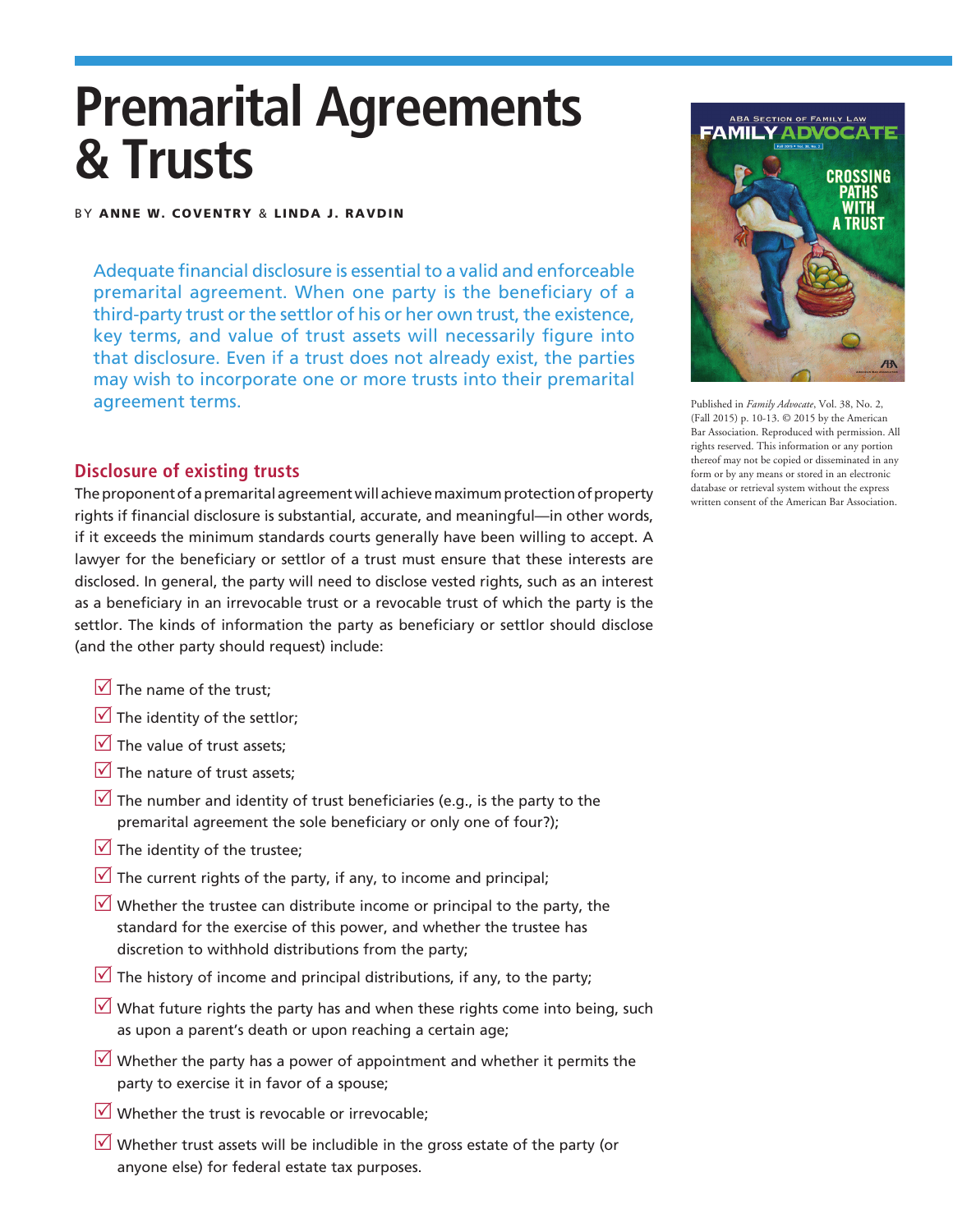#### **Trusts in prenup negotiations**

A trust can provide a benefit to one person (the beneficiary) under the supervision of another (the trustee) upon terms dictated by a third (the settlor). Trusts can be flexible and useful tools in premarital agreement negotiations as a means of fulfilling one spouse's obligation to provide a benefit to the other without giving up complete control of an asset. Trusts also can pose traps for the unwary.

A trust can:

- balance competing interests,
- provide for minor children,
- fund an alimony or property settlement obligation at divorce,
- provide for a spendthrift spouse,
- sweeten the pot, and
- minimize taxes.

Consider the following uses of a trust in a premarital context.

**Example 1:** Bob worries about having enough to live on if Andrea predeceases him, but Andrea wants her wealth to pass to the children of her first marriage. If the premarital agreement requires Andrea to leave assets outright to Bob at her death, there is no guarantee that Bob will create an estate plan that honors Andrea's wishes. In this blended family, the premarital agreement can require that, upon Andrea's death, her assets will pass to a trust with lifetime income to Bob and, at his death, to Andrea's children.

**Example 2:** Arthur and Betty are miles apart on negotiating the terms of their premarital agreement. Betty wants \$5 million at Arthur's death (or upon divorce), but Arthur is unwilling to put anything close to that into Betty's hands. If the dollars go in trust for Betty—rather than outright to her—Arthur is amenable.

**Example 3:** Barry remembers the headache of enforcing an alimony award against his first spouse and wants to avoid a similar battle in his subsequent marriage. In lieu of alimony payments to Barry, the premarital agreement can require Anthony to establish a trust at divorce that will distribute a fixed monthly amount to Barry for a fixed duration. The premarital agreement can direct that a neutral third party serve as trustee.

## **Important types of trusts**

• **Qualified terminable interest property (QTIP) trust.** If property for a spouse is left in a trust that meets the requirements of the federal estate and gift tax QTIP rules, it will qualify for the unlimited marital deduction. For a trust to qualify, it must provide:

- no distributions to anyone other than the spouse during the spouse's lifetime;
- the spouse must be entitled to receive all net trust income, at least annually; and
- the spouse must have the power to direct the trustee to invest the trust's property in income-producing assets.

The settlor can name the trustee, decide whether to allow distributions of principal, and direct where trust assets will pass at the spouse's later death.

• **Irrevocable life insurance trust (ILIT).** An ILIT holds life insurance on the life of the trust's settlor. This keeps the policy proceeds out of the settlor's (and, often, the beneficiary's) taxable estate at death. It must be irrevocable, and almost certainly the settlor will not be the trustee or a beneficiary.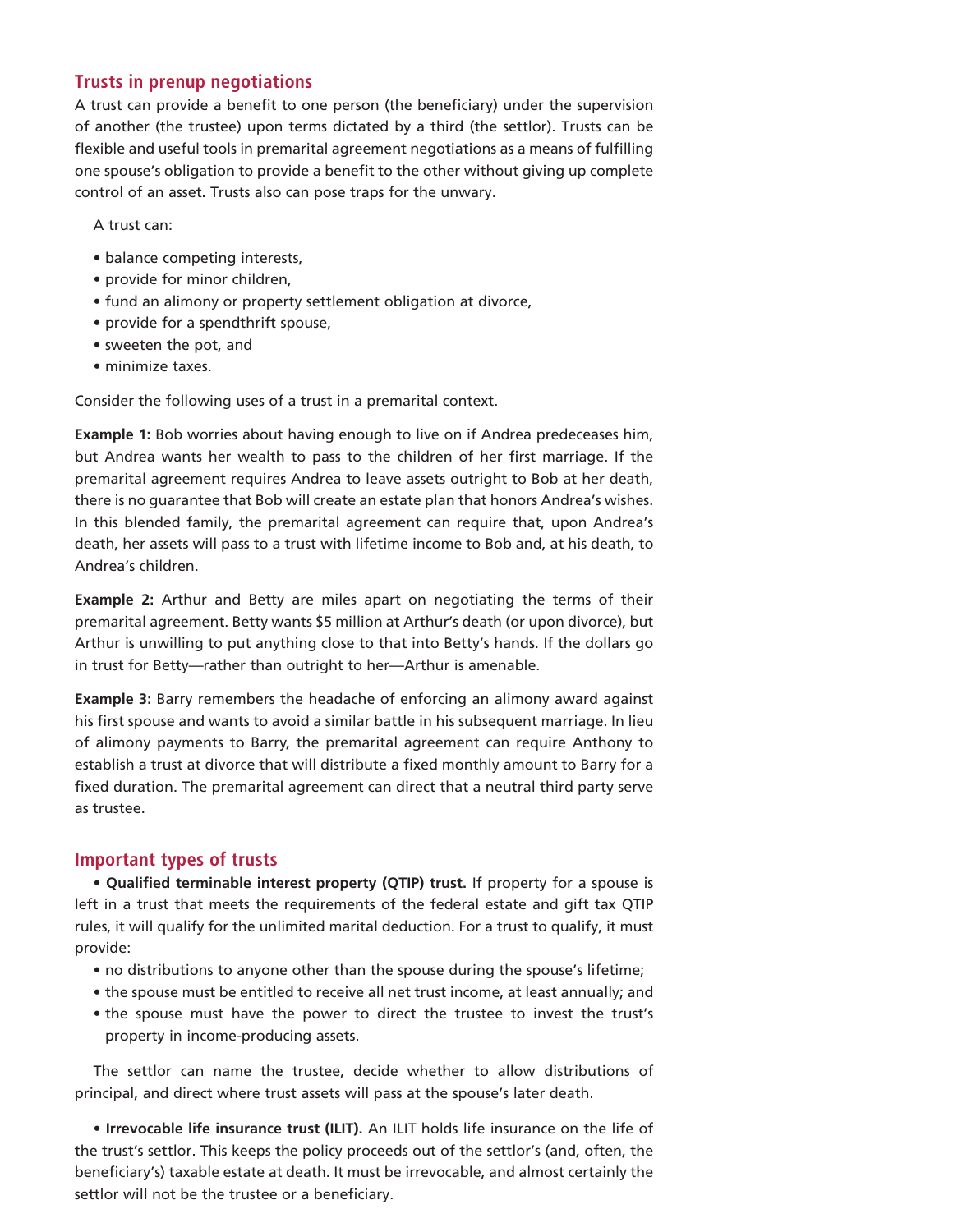• **Revocable living trust.** Typically used to avoid probate, this trust is revocable and can be amended or terminated at any time during the life of the settlor. For estate and income tax purposes, there is no distinction between a revocable trust and its settlor; each is the other's alter ego. The trust instrument directs how assets titled in the trust pass to the settlor's beneficiaries at his or her death. Depending on state law, a surviving spouse's elective-share rights may or may not include rights to revocable trust assets.

• **Domestic asset protection trust (DAPT).** Intended to insulate trust assets from future creditors of the settlor or beneficiary, including a future spouse, this is an irrevocable trust that includes its settlor as a beneficiary. Because not every state has laws permitting DAPTs, they are often established with a corporate trustee in another state, such as, Delaware, South Dakota, Alaska, or Nevada.

#### **Negotiating trust terms**

When the premarital agreement permits or requires the establishment of a trust, pay careful attention to the terms of the trust. (See "Checklist of Terms" below.) A premarital agreement that simply says, "Arthur may satisfy the foregoing obligations to Barbara by establishing a trust for her benefit," leaves Arthur with nearly unlimited freedom to choose the dispositive terms of the trust, its trustee, and its investment policy. Barbara should negotiate for more detail about what such a trust must or may provide.

#### **Drafting considerations for trust beneficiary**

*Formula provisions based on gross estate.* When carving out provisions to benefit a surviving spouse that will depend on a formula, drafters of premarital agreements often use the value of the deceased spouse's gross estate, defined in federal estate tax rules. When a trust is part of the picture, it is important to understand whether the value of an existing trust will be includible in the gross estate for federal estate tax purposes. If a valuable trust is not includible under the federal estate tax rules, a premarital agreement provision granting the surviving spouse X% of the deceased spouse's gross estate may result in a much lower figure than the surviving spouse expects. If the gross estate will be a measuring stick, be sure you understand what is—and what is not—included in the gross estate. Obtain a complete copy of the trust instrument and have an estate planning attorney review it and advise as to the beneficiary spouse's powers and beneficial interests and whether it will be includible in that spouse's gross estate. If the beneficiary spouse holds a general power of appointment, the trust's value will be includible in her gross estate. If she holds only a limited power of appointment, it probably will not be includible.

*Using A's trust to B's advantage.* The beneficiary spouse may have rights and powers over her trust that could be employed to benefit the other spouse. In crafting premarital agreement provisions, consider the extent of A's power over her trust and whether A can exercise those powers in a way that benefits B during the marriage or at A's death. For example:

- The premarital agreement treats earned income as marital property. Bram must work for a living, but Alyssa has a trust fund. Alyssa could stop working (and thereby stop adding earnings to the marital pot). Alyssa holds a unilateral power to withdraw up to \$X from her trust assets each year. The premarital agreement can require Alyssa to exercise that power and contribute the funds to the marital pot.
- Andrew is the beneficiary of a trust that will continue for his children after his death. Andrew can appoint trustees of the children's trust. The premarital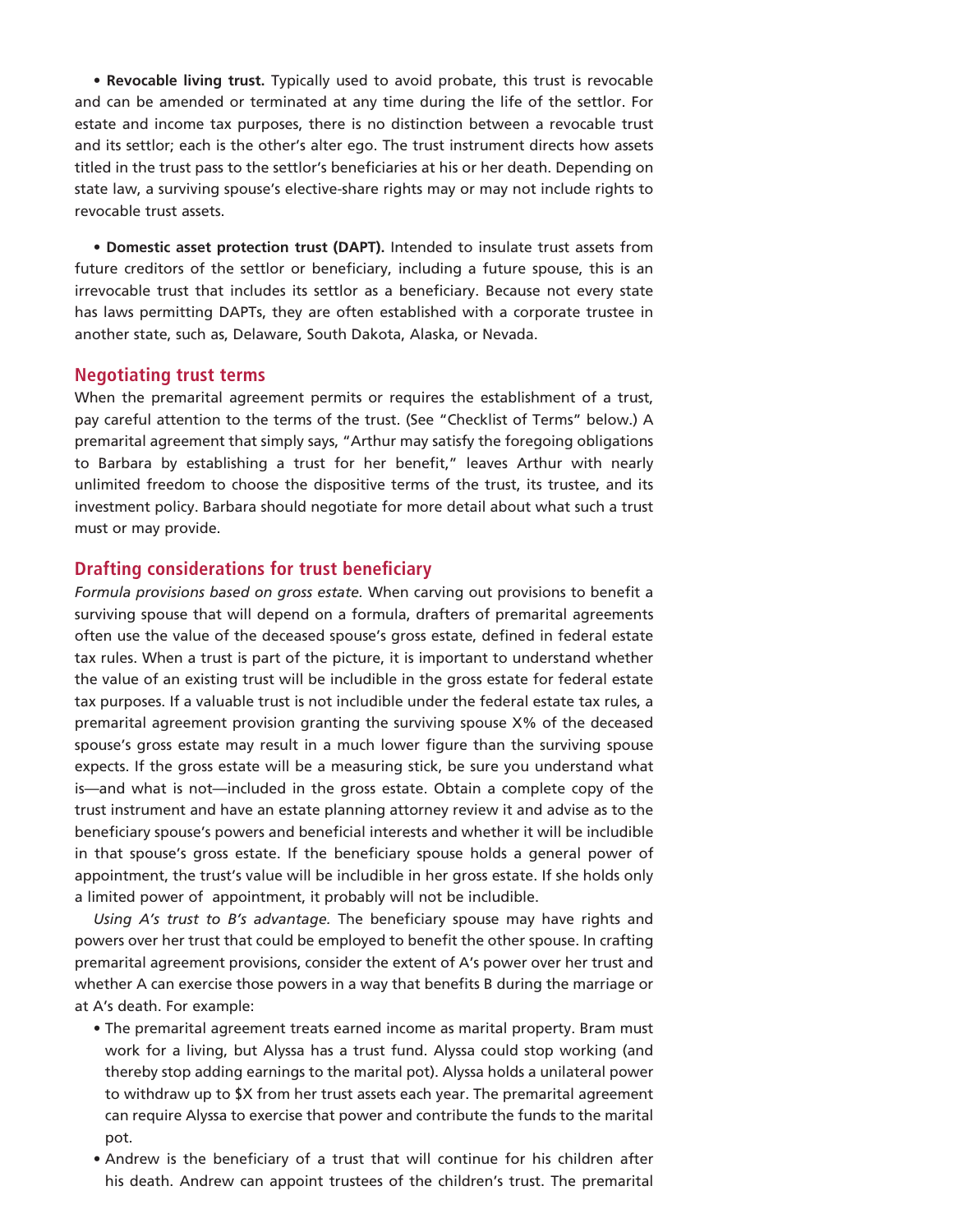agreement can require Andrew to name Billie as successor trustee for their mutual children.

• Alice holds a limited power of appointment over her trust assets, which she can exercise in favor of her spouse upon her death. The premarital agreement can require her to do so.

#### **Drafting considerations for trust settlor**

If a party to a premarital agreement has created a trust, a similar analysis is in order. Some trusts are includible in the settlor's gross estate whereas others are not. The settlor may have retained rights and powers—even a beneficial interest—that could be employed to benefit the other spouse or the parties' mutual children. The settlor may have retained the authority to remove and replace trustees, direct where trust property passes at the settlor's death, approve or veto trust distributions, add or change beneficiaries, or substitute trust assets.

#### **Irrevocable trusts**

An irrevocable trust is not always set in stone. Many of these trusts (even DAPTs) are drafted to be flexible.

If different trust terms are desired, have an estate planning attorney determine whether:

- anyone holds a power—either under the trust instrument or pursuant to applicable state law—to "decant" the trust (i.e., distribute its assets into another trust with different terms);
- the trust can be modified under state law by consent of certain parties or upon petition to an appropriate court;
- the trust's situs can be moved to a jurisdiction that permits decanting or modification by consent;
- anyone has the power to add beneficiaries;
- anyone has a power of appointment;
- anyone has the power to remove and replace an uncooperative trustee;
- anyone has the power to substitute trust assets for assets of equivalent value (a "swap" power);
- a trust-owned life insurance policy can be sold from the existing trust to a new life insurance trust with different terms.

If the trust's terms are sufficiently flexible, or can be modified, the trust may become a useful vehicle for carrying out the terms of the premarital agreement.

Trusts are versatile arrangements that help achieve parties' objectives under a premarital agreement, but they can be complicated and pose traps for the unwary. If your client's intended spouse is a trust beneficiary, do not settle for a vague and abbreviated summary of its terms; obtain a complete copy of the trust instrument and review it to determine the extent of her power over it and beneficial interest under it, whether it will constitute part of her gross estate, whether it can be used to benefit your client (or the couple's children) during the marriage or after the spouse's death, and to what extent it can be modified. When seeking advantageous premarital agreement terms for your client, consider whether a trust arrangement can bolster those benefits or help the parties get over negotiating hurdles. FA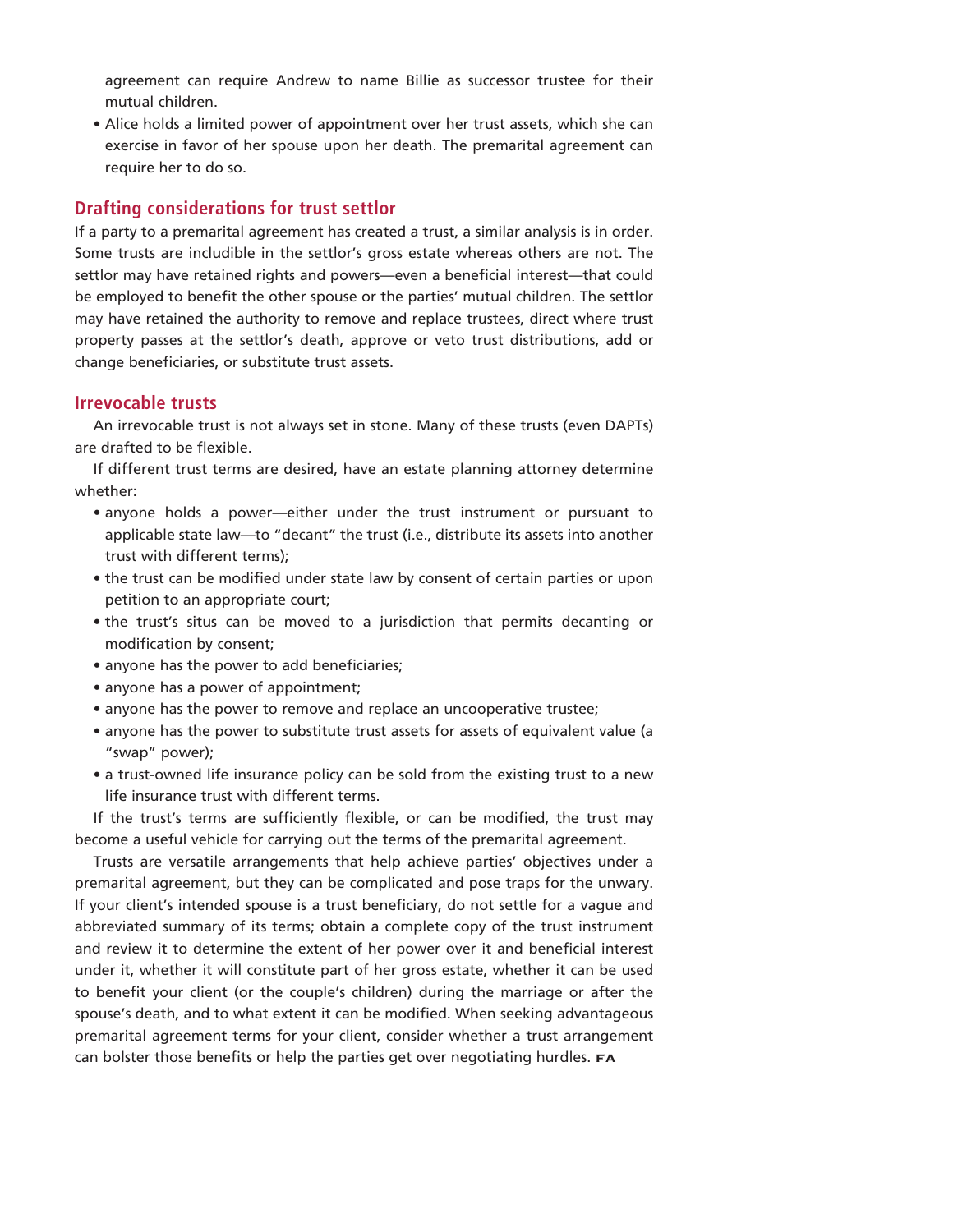Sidebar:

# **Checklist of Terms**

# **For Your Client as Trust Beneficiary…**

Following are trust terms to seek when the premarital agreement permits or requires the creation of a trust.

If the trust will be created for the benefit of your client, aim for:

- $\sqrt{ }$  Terms that will satisfy the QTIP rules;
- $\sqrt{ }$  The right to serve as trustee, to choose additional and successor trustees, and to remove and replace trustees;
- If your client will not be the trustee, seek some control over the trust's investments and the right to an annual accounting;
- The right to principal distributions, e.g., the unilateral right to withdraw principal (which could be subject to a cap, such as the greater of \$5,000 or 5% of trust assets per year); mandatory distributions at regular intervals; discretionary distributions for any purpose; or discretionary distributions only for certain purposes (e.g., health, education, maintenance, and support);
- $\sqrt{ }$  The right to direct where trust assets will pass upon your client's later death (i.e., a "power of appointment"). A general power of appointment includes the power to direct assets to herself, to her estate, to her creditors, or to the creditors of her estate. A general power of appointment causes trust assets to be includible in your client's estate for estate tax purposes at her death. A limited or special power of appointment precludes the beneficiary from directing the assets to herself, her estate, her creditors, or creditors of her estate. Beyond that, her appointment powers could be broad (i.e., she can direct assets to anyone else) or narrow (e.g., she can direct assets only among a handful of named individuals or charities). A limited power of appointment does not cause the trust to be includible in your client's estate for estate tax purposes at her death.
- If permissible under applicable state law, a waiver of the trustee's obligation to provide information, notices, or accountings to anybody other than your client during her lifetime.

# **For Your Client as Trust Settlor…**

If your client will create the trust for a spouse, aim for:

- $\sqrt{ }$  Terms that will satisfy the QTIP rules;
- $\sqrt{ }$  Your client's right to determine the trustee, successor trustees, and investment advisors;
- $\vee$  Limits on principal distributions, such as only:
	- at the discretion of the trustee (selected by your client);
	- for certain purposes (health, etc.);
	- after the beneficiary spouse's other resources have been exhausted; and/or
	- while the beneficiary spouse remains unmarried.
- $\sqrt{2}$  Your client's right to select the remainder beneficiaries;
- If the beneficiary spouse will have a power of appointment, limitations on that power;